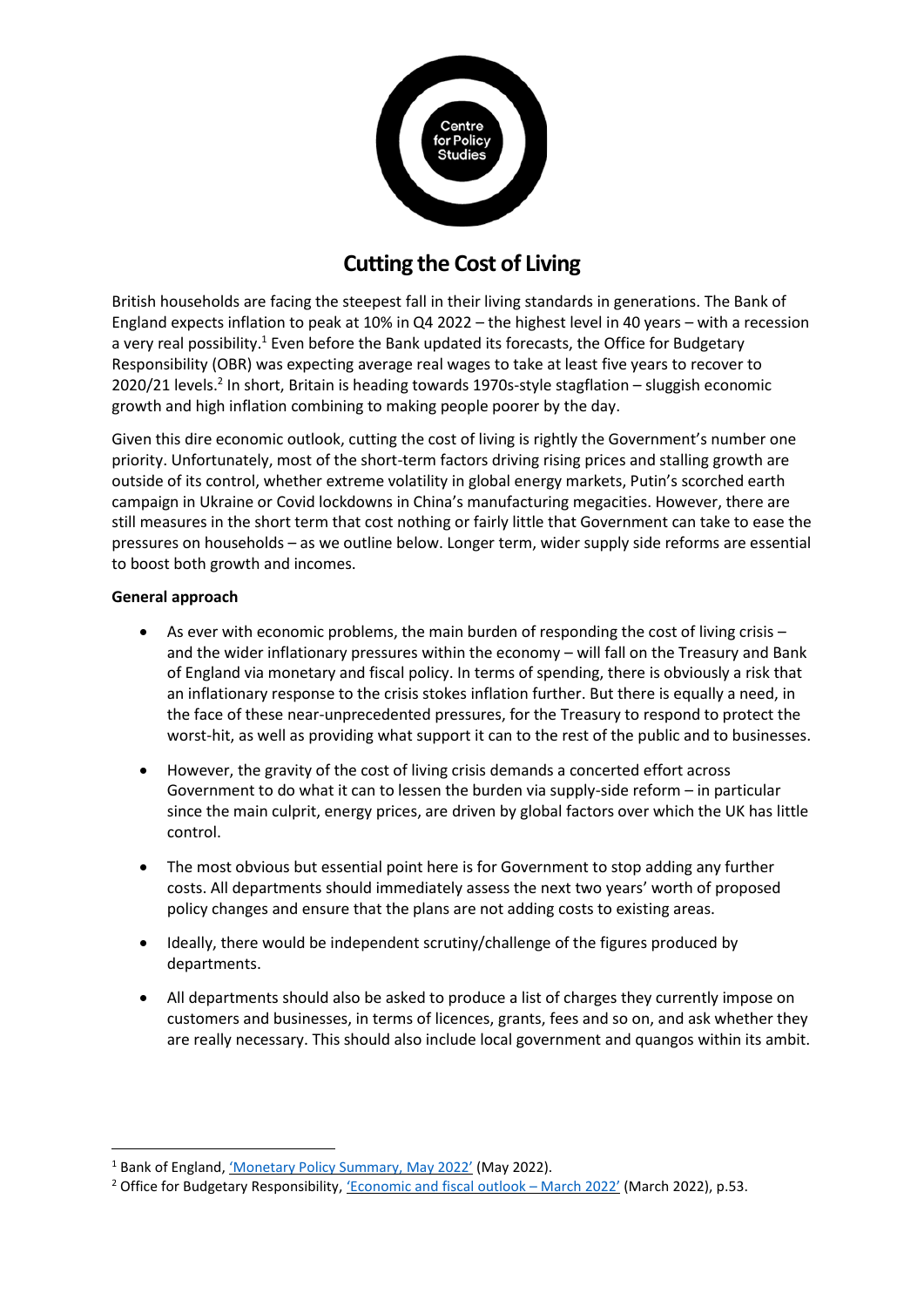

• In terms of areas to target, the obvious ones are the main areas of costs to households: housing, energy, food, childcare and so on. We have therefore focused on those here. None of these ideas will solve the cost of living crisis by themselves. But all will help at least a little.

## **Energy**

- An obvious win for consumers would be to move the £153 cost of the policy levies on energy bills from consumer bills on to general taxation. This would also be more economically efficient (while requiring the Treasury to find other funding).<sup>3</sup>
- Similarly, we should cancel or postpone the £70 charge that is due to come on to bills from the collapse of the small energy providers.
- Part of the problem with the Green Homes Grant was that installers did not have the skills, equipment or material to fulfil demand stemming from the voucher scheme. If insulation and heat pump installers were able to write off some portion of the costs of installing green upgrades against their tax bills, this could give installers the certainty and stability they need to invest in the requisite skills and equipment, and a clear incentive to do so.
- The Institute of Economic Affairs has suggested suspending Ofgem regulations that limit the type of tariffs for both gas and electricity.<sup>4</sup> Far from improving competition, these sort of tariff regulations prevent innovation and in many cases stop energy companies from offering consumers what they want. The overall impact has been to drive up the average bill.

## **Housing**

- The obvious point is that house prices are too high. The price to income ratio is at all-time highs, and the UK has seen prices rise since the early 80s by x3 in real terms while most countries have seen a rise of less than x2. Rents are similarly costly as work by e.g. Onward shows.<sup>5</sup> The planning reforms must not reduce supply further.
- In the short term, there is a risk the current plans for a private register of landlords and forced improvements (e.g. to energy standards) will be costly, and that these costs will either be passed on to tenants, or forced on to landlords (it is worth noting that 45% of landlords have just one property, and 38% have between two and four properties – these are not a rentier class but often pensioners who rely on the rental income to supplement their pensions).<sup>6</sup> Obviously, there is a need to guarantee basic standards - ensuring serious convicts cannot be landlords, that landlords pay tax due, that mould or other risks to human health are not present – etc but the register should be a light-touch, low-cost affair.

<sup>&</sup>lt;sup>3</sup> For more on reducing energy bills in the short term, see: CPS, 'Back to the 1970s? Energy Prices and the Cost [of Living](https://cps.org.uk/research/economic-bulletin-back-to-the-1970s-energy-prices-and-the-cost-of-living-crisis/) Crisis' (March 2022), p.7.

<sup>&</sup>lt;sup>4</sup> IEA, 'The [price mechanism revisited: banning](https://iea.org.uk/the-price-mechanism-revisited-banning-loyalty-penalties-in-the-energy-sector/) 'loyalty penalties' in the energy sector' (March 2022).

<sup>&</sup>lt;sup>5</sup> Onward, 'Green, [pleasant and](http://www.ukonward.com/wp-content/uploads/2018/06/220618-Green-Pleasant.-Affordable-Web-ready.pdf) affordable' (June 2018), p11.

<sup>&</sup>lt;sup>6</sup> MHCLG, 'English [Private Landlord Survey 2018: main](https://www.gov.uk/government/publications/english-private-landlord-survey-2018-main-report) report' (January 2019), p.5.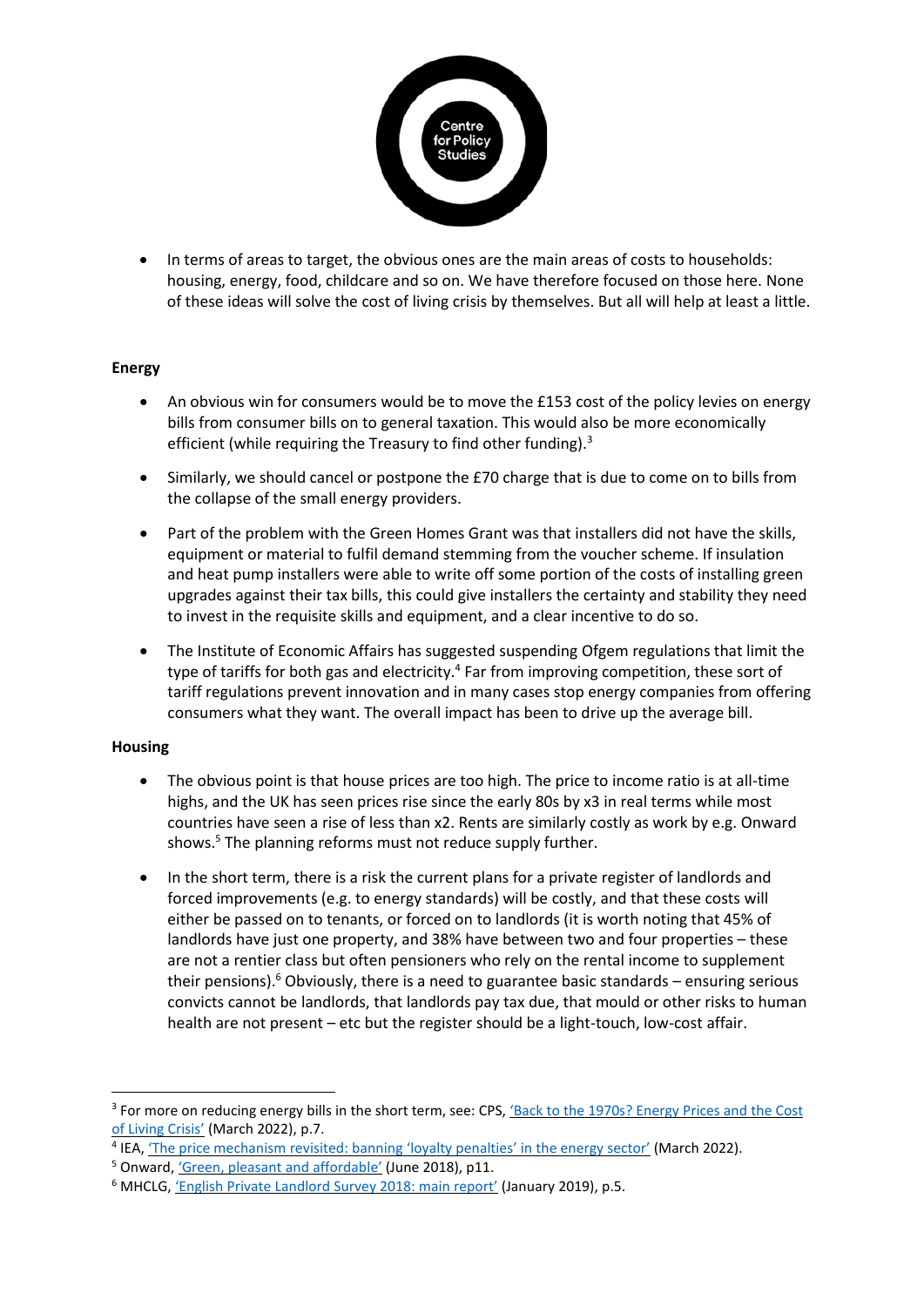

- Another area in the short term would be to consider improvements to moving home. Streamlining this process and reducing the likelihood of chains collapsing would be very useful - and save thousands in lost surveys, fees and so on.
- We could also do more to reduce the cost of expanding or renovating your home. Last year around 24,000 people applied for a large extension, often to avoid the cost of having to move house. The typical advice is that even before applications are approved in principle, you should budget some £5,000 to £10,000 for planning administration. This is stressful and burdensome if you are approved – but even worse if you are turned down, as around half of such applications are.
- A final area would be to build on the existing tenant deposit schemes and allow people to take a loan out from one of these programmes backed by the Government for part of their first deposit or up to £1,000 in total (e.g. £500 backed by Government, paid off by £50 each month for 10 months). For those trying to move house or move up to a bigger property, this could help people by reducing the cost of initial moves. This could have a small admin fee/interest payment (e.g. £20) to discourage those who do not need it – but this could be waived for users in the next two years given current cost of living issues.

#### **Relax childcare regulations**

- According to OECD data, the UK has the second highest childcare costs as a proportion of average wages in the entire OECD (behind only Cyprus). $<sup>7</sup>$ </sup>
- High childcare costs can significantly reduce the returns from working enjoyed by parents of younger children, and can discourage some out of the labour market altogether.
- These high costs are in part driven by excessive regulation of the sector.
- The UK has the strictest staff:child ratio requirements in Europe. For children under two there must be at least one member of staff for every three children, and at least one staff member present with a Level 3 qualification.
- Not only do such rules increase the cost of childcare, they also reduce pay in the sector by restricting how many children can be taken on in each setting.
- Providers of pre-school childcare must also conform to the Early Years Foundation Stage statutory framework, which consists of a range of welfare and safeguarding requirements and a set of Learning and Development goals, and is inspected by Ofsted.
- Relaxing some of the stringent rules around childcare, especially the ratios and qualifications, could bring costs down considerably. Such reforms were considered by the Coalition Government but abandoned after opposition from the Liberal Democrats.

<sup>&</sup>lt;sup>7</sup> OECD, 'Net [childcare](https://data.oecd.org/benwage/net-childcare-costs.htm) costs' (2022).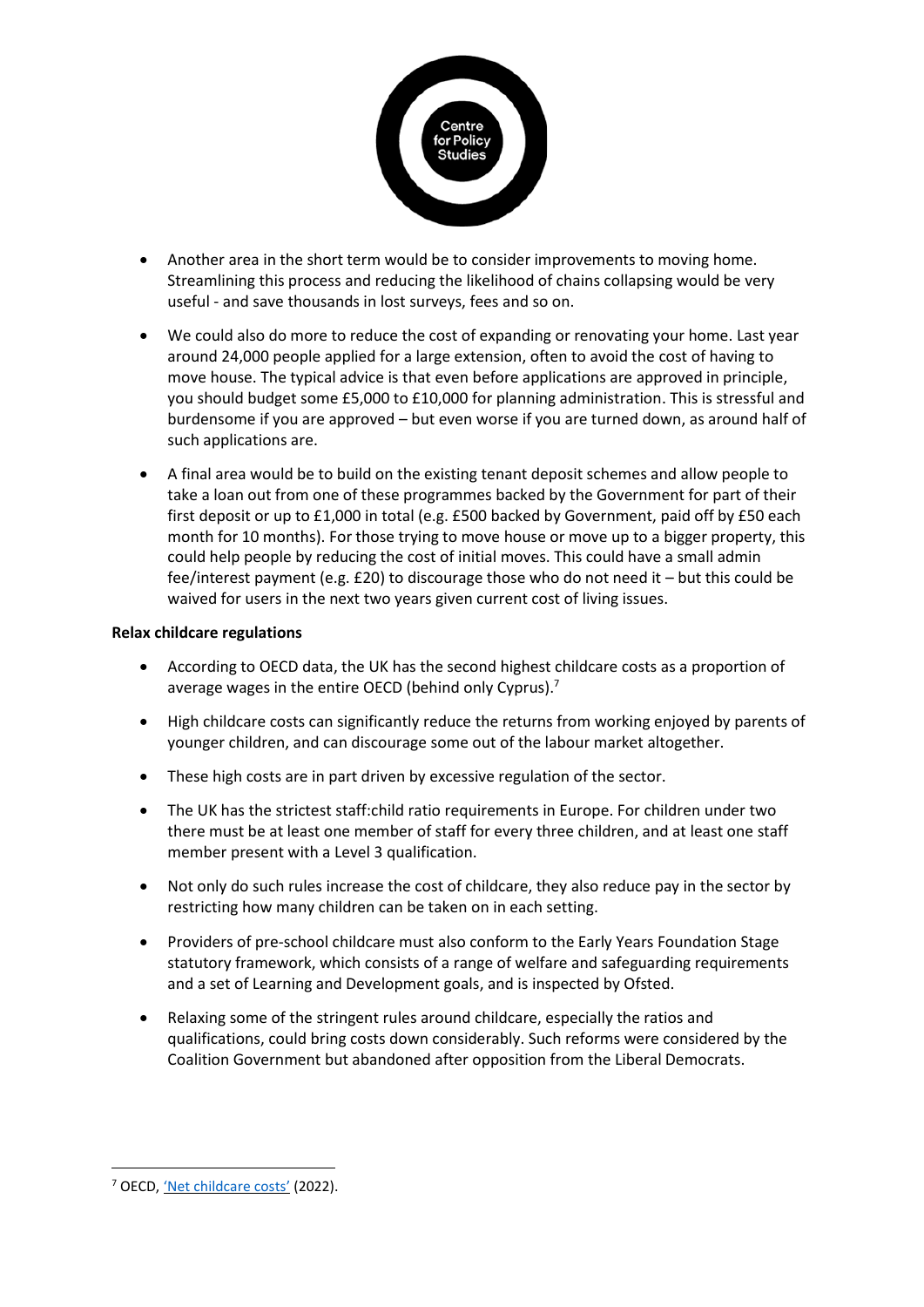

• We should also seek to rebuild the informal childcare sector, and make it far easier for people to look after small groups of children informally (ideally incentivising this within the tax system).

## **Food and drink**

- Food costs form a higher proportion of lower-income households' budgets. Despite the partial trade liberalisation embodied by the UK Global Tariff, there is still significant scope to reduce some consumer prices through a policy of unilateral free trade. Particular examples include meat, fish, clothing and footwear – areas where import tariffs were largely maintained (or simply rounded down) after Brexit. Pre-UKGT modelling by the UK Trade Observatory in partnership with the Resolution Foundation suggested that consumer price reductions of c.4-8% were achievable via unilateral free trade in these markets. $8$
- There is also fairly good evidence that restrictive planning laws have meant that supermarkets are generally much smaller than they could be, and have to charge higher prices. Making it easier to build would lower prices in the long run.
- Promotional restrictions on HFSS food and drank come in from April 2022. The new plastic packaging tax is also coming into force. Further planned policies include the 9pm watershed and online ban for certain advertising, and the Deposit Return Scheme. These are on top of other recent interventions such as the Soft Drink Industry Levy ('Sugar Tax'). The Food and Drink Federation estimate that the cumulative cost of these regulatory interventions to the industry will be £4.4 billion over the next year, and £8.3 billion in total over 2022-24, feeding through to an extra £160 on household shopping bills  $9$
- UK alcohol duties are relatively high by European standards. Our beer and wine duties are the third-highest in Europe; our spirits duties are the fourth-highest. Scaling duties back to average European levels would take nearly £4 off a bottle of spirits, £1.95 off a bottle of wine, and 30p off a pint of beer. More generally, 'sin taxes' hit the poorest households hardest. There would obviously be political difficulties in making cutting taxes on alcohol, gambling and cigarettes the centrepiece of a cost of living push, but it is worth pointing out that these are not the painless revenue-raisers for the Treasury that they are often portrayed as.

## **Transport and infrastructure**

• Broadband rollout for home working is currently being slowed by the fact that we charge existing fibre infrastructure within the business rates system. The Government currently grants relief on new fibre infrastructure, but this is due to end in 2022. Rather than just granting another temporary extension of relief on new fibre, it should go further and make relief on both new and existing fibre infrastructure permanent.

<sup>&</sup>lt;sup>8</sup> UK Trade Policy Observatory & The Resolution Foundation, 'Changing [Lanes: The impact of different post-](https://blogs.sussex.ac.uk/uktpo/files/2017/10/Changing-Lanes.pdf)[Brexit trading policies on the cost of](https://blogs.sussex.ac.uk/uktpo/files/2017/10/Changing-Lanes.pdf) living' (October 2017), p.6.

<sup>&</sup>lt;sup>9</sup> Food and Drink Federation, 'Eating [into household budgets: the](https://www.fdf.org.uk/globalassets/resources/publications/reports/eating-into-household-budgets-report.pdf) Government's recipe for food price inflation' (July 2021), p.9.